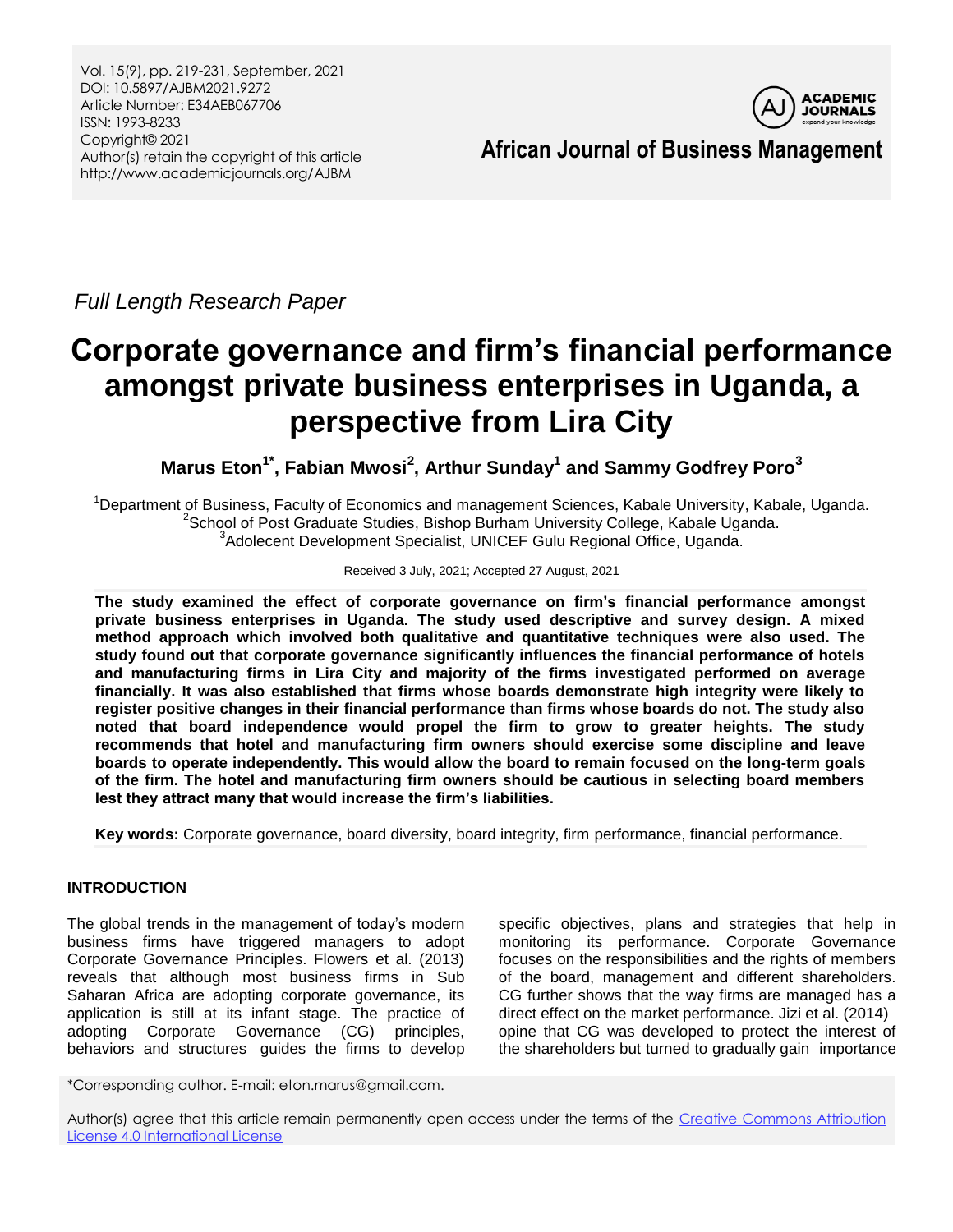in society and from different stake holders. Mirkovic (2015) posits that the interest of shareholders and investors and the future of their businesses emanates from good CG. Chittithaworn et al. (2011) examine the factors affecting the success of an enterprise which includes the way the business or corporations are run, the services and products offered in the environment at which it is operating, the availability of finances and the strategy. Mahmood and Hanafi (2013) observe that competitive advantage and entrepreneurial innovation are some of the major variables that influence a business performance.

Financial performance measures how effective a business enterprise uses the available assets from its business modes in order to generate more revenue and these performances may be compared with those operating similar businesses. Brealey et al. (2009) posits that financial performance can be measured in terms of profitability, repayment capacity, solvency, liquidity and financial efficiency. Levy (2015) reveals that inadequate financial capacity by a business enterprise hinders the growth of an enterprise. Poor accounting practices have been identified as some of the factors that hinder the ability of a firm to raise finance. Globally, modern firms have gradually applied the principles of corporate governance in their day to day management. Organisations, whether small, medium or large, enjoy almost the same benefit, face similar challenges or influences especially when it comes to the adoption of corporate governance principles or practices (Willan et al., 2016). The wrong mentality of conflict of interest and having too much control or pocketing the shareholders and directors of a firm cause serious problems in a firm and may lead to business failures (Nwidobie, 2016). The board impairment, Auditor independence and Conflicting laws arising from the nature or structure of ownership are other causes of failures in Corporate Governance (Abdulmalik and Ahmad, 2016). The board of directors have also shown lack of commitment in their over sight roles, weaker monitoring system, non-disclosure or transparency in their work and this causes CG failures (Okpara, 2016).

Bates (2013) argues that erroneously, corporate governance has been linked to barriers resulting from red tape and challenges that are left to large companies. Whereas firms have widely adopted the use of corporate governance (CG) as a better principle of corporate performance, Martey et al. (2013) notes that, year of experience, initial capital invested in a business and the cost associated to the business has a significant effect on the performance of an enterprise. The absence of a good CG has been seen as a major course of collapse of most business firms (Michael and Goo, 2015). Similarly, good CG norms are indeed significant in improving the financial performance of business firms (Berger et al., 2016). Most corporate firms are experiencing stagnation in growth and thus registering decline in profits in the last

years resulting from harsh and unstable operating business environment (World Bank, 2015).

The study was guided by the following objectives: to assess the effect of board diversity on the firm's financial performance, to determine the effect of board communication on firm's financial performance, to establish the effect of board integrity on firm's financial performance and to determine the relationship between corporate governance and firm's financial performance. This study would therefore provide empirical evidence on how the practice and the principles of corporate governance affect firms' financial performance in Lira City.

# **Hypothesis**

1. Board diversity does not affect firm's financial performance;

2. Board communication does not affect firm's financial performance;

3. Board integrity affects the firm's financial performance;

4. Better corporate governance practices leads to better firm's financial performance.

# **LITERATURE REVIEW**

## **Theoretical framework**

The study built on the stewardship theory, which was advanced by Davis et al. (1997). The theory assumes that when stewards align their interests with those of the principal, there will be no principal-agency problem (Chrisman, 2019). In essence, when the interests of the steward and the principle coincide, both parties achieve their long-term goals without conflicting interests. Given the current study, the managers or executives of the firm are stewards while the stake holders of the firm are the principles. When the managers or executives opt to behave in a manner that drives them towards selfmotivation, goal attainment and self-actualization, they will naturally align their ambitions with the organization's goals (Schillemans and Bjurstom, 2020). Rather than serving their own ill-interests, managers and executives will serve the interests of the organization, which will lead to superior firm performance. Since managers and executives are driven by higher order needs (according to Maslow's needs theory), they will be motivated by nonfinancial rewards and mutual relationships, which naturally dissolves their own interests into that of the entire organization. The goal of corporate governance is to create stakeholder value. Therefore, when the managers' and executives' espoused values align with the enacted values of the firm, the firm will positively respond to the changing business environment, thus creating stakeholder value (Subramanian, 2018).

Stewardship theory suggests that when the principal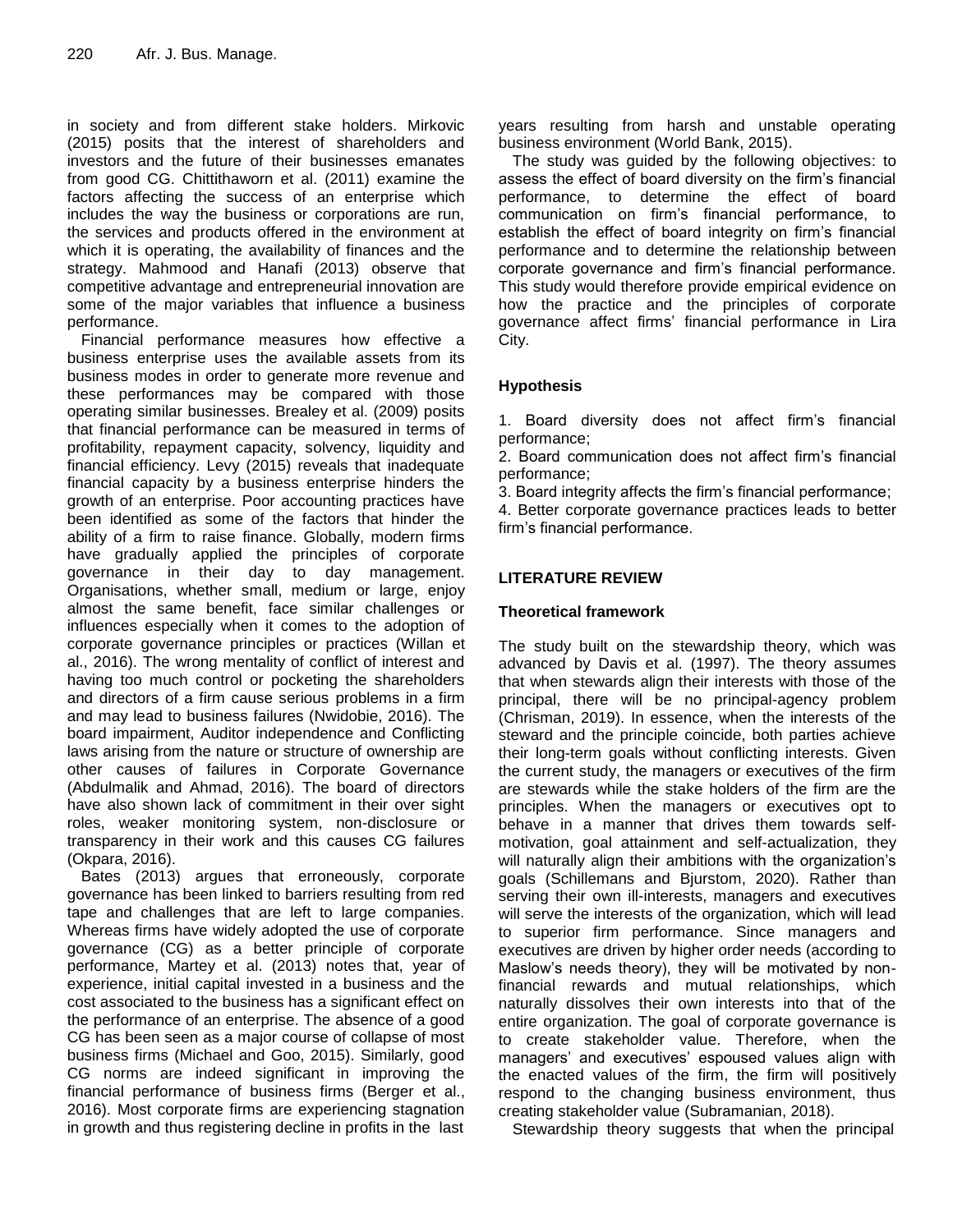and the manager in the business choose to behave as stewards, the two parties will work towards the principal's interest, which is supported by psychological and situational factors (Madison, 2014). In this article, we argue that when managers and executives constitute the board of directors of business firms, their stewardship behavior is likely to translate into highly performing firms. By examining the diversity of the board of directors, we argue that boards which constitute a majority membership of firm managers and executives are likely to perform better than firms whose boards constitute a greater majority of members outside the firm. The mode of communication in boards where majority of the membership are firm managers and executives will reflect interests internal to the firm, since managers and executives operate on interests that are in line with the firm's interests, which are the principal's. Finally, the presence of firm managers and executives on the board is likely to be influential in the integrity of the board. After all, the goals of the managers and executives are selfactualization but in the interest of organizational goals (Grundei, 2008). Our assumption agree with (Subramanian, 2018) who observed that boards that are dominated by insiders (in this case managers and executives) have in-depth, technical and current knowledge and information need for the firm's success. However, our assumptions do not thwart previous scholars (Chrisman, 2019) who noted the possibility of one individual coming as a steward towards a certain goal and an agent towards another goal. This is possibly due to the multiplicity of goals and conflicts among principals.

## **Corporate governance**

Abor and Biekpe (2007) defines Corporate Governance as a process, structured to manage and guide the affairs of the business firms in order to enhance corporate accountability, prosperity with a goal of realizing value of shareholders. Akinpelu and Ogunbi (2013) opines that corporate governance would provide structures where the business enterprise objectives are set and how they are attained while monitoring its performances as determined. Sharma (2015) posits that CG should ensure that the frameworks that are set in an organization are legitimate and empowers all stake holders to know their rights and freedoms and ought to assume their tasks legitimately.

## **Board diversity**

The diversity in the board is significant in that it enhances effectiveness in corporate governance. Rao and Tilit (2016) reveal that board diversity of its members should be based on various dimensions which are advantageous to a firm, since they come along with different ideas which complement one another. Zhuang et al. (2018)

urges that the characteristics in board composition such as nationality, age, independence, gender comes along with many attributes, which supports the firm. Bakar et al. (2019) notes that gender diversity in the composition of the board would enhance a balance in decision making as in a way female think different from men. Female members are very sensitive to many issues such as community response, leadership style, employee's attitude (Al-shaer and Zaman, 2016). In most business firms, although the board is set as an effective tool in corporate governance, the management of business firms seems to be in theory, it has noted that practically their value is less clear (Akinpelu and Ogunbi, 2013). Corporate governance ought to support the firm's structures while focusing on the set objectives of the firms and how to monitor the performance that would ensure efficiency and effectiveness in service delivery (Ijeoma and Ezejiofor, 2013). Similarly, Kenga and Nzulwa (2018) opine that the structure and composition of the board should have individuals possessing good reputation and ought to maintain good corporate integrity. It is also important to note that board composition would support the structure of the board to function well. Wasike (2012) posits that the size of the board impacts on the quality of corporate governance taking into consideration that larger boards could be dysfunctional while smaller boards looks to be better because the boards which are large are most likely to plague in to problems of monitoring the firm well. However, Arora and Sharma (2016) reveal that larger boards comes along with vast intellectual knowledge which supports decision making and enhances firms performance. Organizations would want a diverse boards comprising of members with multiplicity of knowledge, experience and skills to support its expansion, however no concrete and substantial evidence has proved that board composition and diversity influences decision making of management (Harjoto et al., 2014). Similarly, Benjamin et al*.* (2016) reveals that firms having a larger board size is most likely to pay higher dividends at the end of the period while greater independence of the board would promote better quality governance and monitoring of the firm. Saseela (2018) conducted a study on the effect of CG on firm performance of listed companies in Sri Lanka and found out that board sizes and audit committees have a significant impact on return on assets (ROA).

## **Board communication**

The board's strength is measured on the flow and management of any communication. Effective communication reduces any negative effect on the firm and the success of any board rests squarely on how they communicate to members and all stake holders (Samuel et al., 2019). The method or channel of communications to the board and other stake holders improves on the quality of decision being made and this helps CG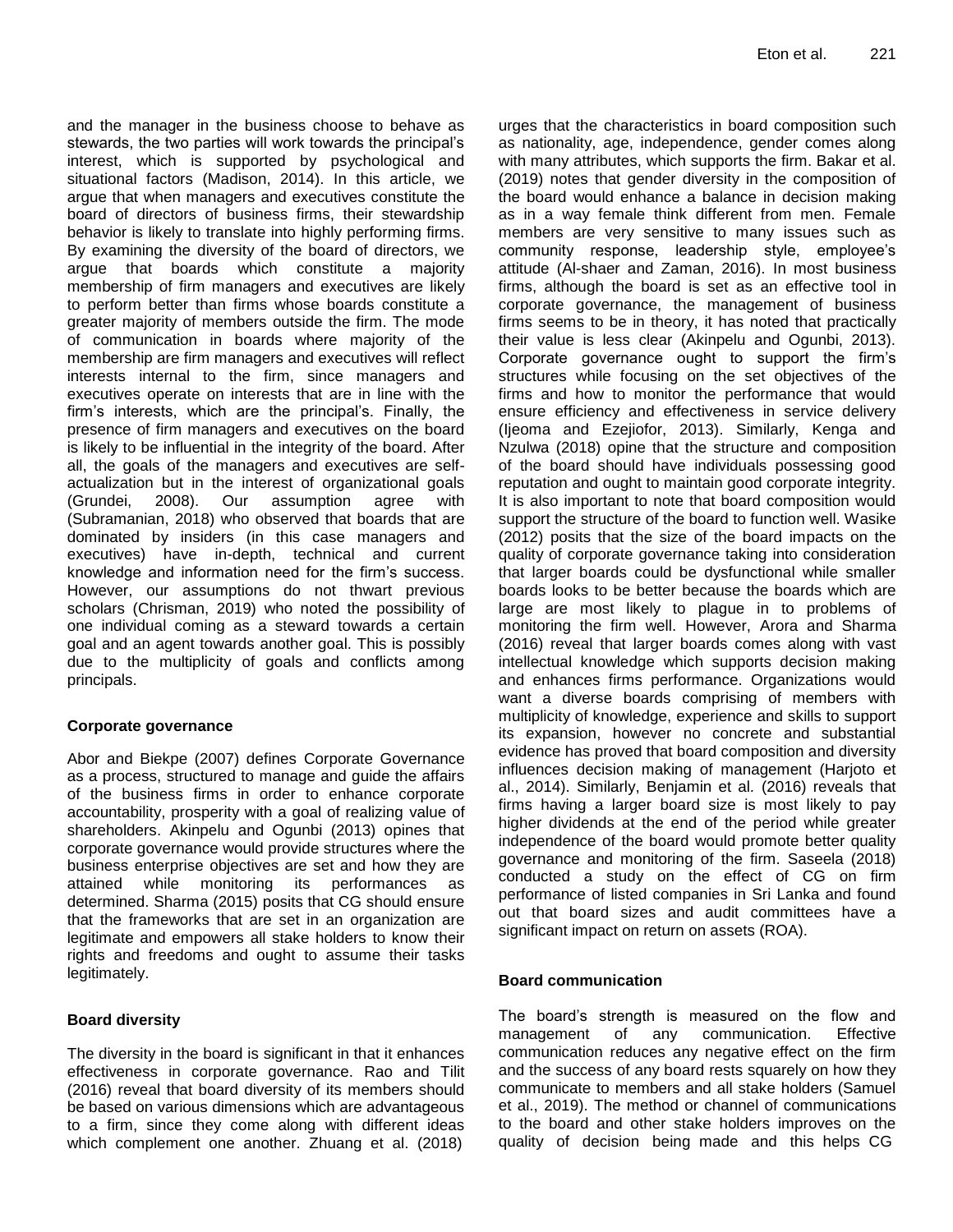structures to perform better (Shivani et al*.,* 2017). The discloser of information in CG through various channels is an effort towards attracting other investors, which enhances the market value of any business firm (Dua and Dua, 2015). CG practices should ensure that the discloser of meaningful financial information is done in a timely manner and transparently such that investors and stake holders would easily acquire all required financial information about the firm for any decision and further action (Wanyama et al*.,* 2013). Transparency is seen in reporting credible corporate information which shows the company's commitment to the norms of integrity (Cecchetti et al., 2018). CG aims to facilitate an efficient and effective control while monitoring firms whose importance would lie in the transparency and fairness followed in its operations and thus enhances disclosure of sensitive information by protecting all the interest of stake holders (Arora and Bodhanwala, 2018).

# **Board integrity**

Integrity is important in the success of both public and private business. OECD (2017) reveals that integrity would entail accountability, transparency and commitment to the firm and these improves credibility of the firm in terms of reporting. Kakabadse et al. (2010) reveal that the effectiveness of non- executive directors may be determined by access to information, independence, competencies and incentive awarded. Leung et al. (2014) posit that there is a positive relationship between independence of the board and firms' performance in family businesses and therefore recommendation by directors as regulators on the board is voluntary. Foo and Zain (2010) establish that independence of the board makes it transparent and would be in a position to disseminate the right and useful information which improves in the liquidity of the firm. Board independence helps in mitigating bad corporate image especially when disclosing significant information to shareholders (Zhang, 2012). Lopez-Iturriaga and Morros (2014) reveals that experienced and high profile board members with higher reputations and integrity who sits in various boards can provide ideas, which are worthwhile in increasing the demand for his or her service as an independent director in firms. The board members and directors who sit on related boards usually bring in valuable and useful knowledge to their primary firm and these therefore facilitates the firms' access to those firms contact (Dass et al.*,* 2014). Some board members who are appointed do not pay enough attention and time on the firm's governance in their role as directors and also in their managerial roles and function and these greatly affects the functionality of a firm (Liu and Paul, 2015). Mbu-Ogar et al. (2017) reveal that maintain a fairly balanced board ought to be adopted by firms since it supports proper development of strategic decision that may lead to long term maximization of the owner's value

# **Firm financial performance**

Firm's performance is a set of both non-financial and financial indicators that may offer any information which determines an accomplished result and objectives which was intended while setting up a firm Lebas and Euske (2002). Performance of any firm can be achieved through items like, evaluation, effectiveness, quality and efficiency (Bartoli and Blatrix, 2015). Samina and Ayub (2013) establish that a firm's performance is determined by how the assets of the firms are being used to generate more profits and revenue. The firm's performance and efficiency are measured by its ability in achieving adequate revenues and profits for the institution (Ongore and Kusa, 2013). Financial performance of any business firm is measured by profitability growth, capacity to produce enough, growth in their daily sales, capital utilization and financial resources, end of year financial report and this therefore helps in determining how the business firm performed and a decision would be taken on how to share dividends (Omondi and Muturi, 2013; AKhtar, 2015).

Capital structure of a firm will determine the firm performance. Capital mix, which a firm holds is very important and business firms ought to have appropriate capital mix that propels a firm to generate more profits. Optimum usage of resources whether financial or assets indicates a high financial performance of an organization (Matar and Eneizen, 2018). Inability to use or manage all the resources at the disposal of a company is an indication of low financial performance. Firm size, management, liquidity are some of the factors affecting firm performance and they have a positive effect on financial performance (Almajali et al., 2012). Financial performance of any business firm is determined by the amount of profit it makes and a number of ratios such as (ROA) return on assets, return on equity (ROE) and others calculate profitability. Dasuki (2016) opines that Long term debt have been viewed as having a significant negative effect on (ROA) which may be measured on financial performance of a firm. Subramaniam and Wasiuzzaman (2018) opine that firms should focus on decreasing it's transactions cost to a reasonable level in doing business while not compromising the quality of its services and products and these would therefore be beneficial to the firm as it improves on its performance and increase dividend payouts. Portfolio yield, return on equity, operating expense and return on assets are being used in measurement of profitability and these ratios are used as guidelines in measuring financial performance of a business enterprise (Rosenberg, 2009).

# **Corporate governance and firm financial performance**

Ansong (2015) posits that the board size and financial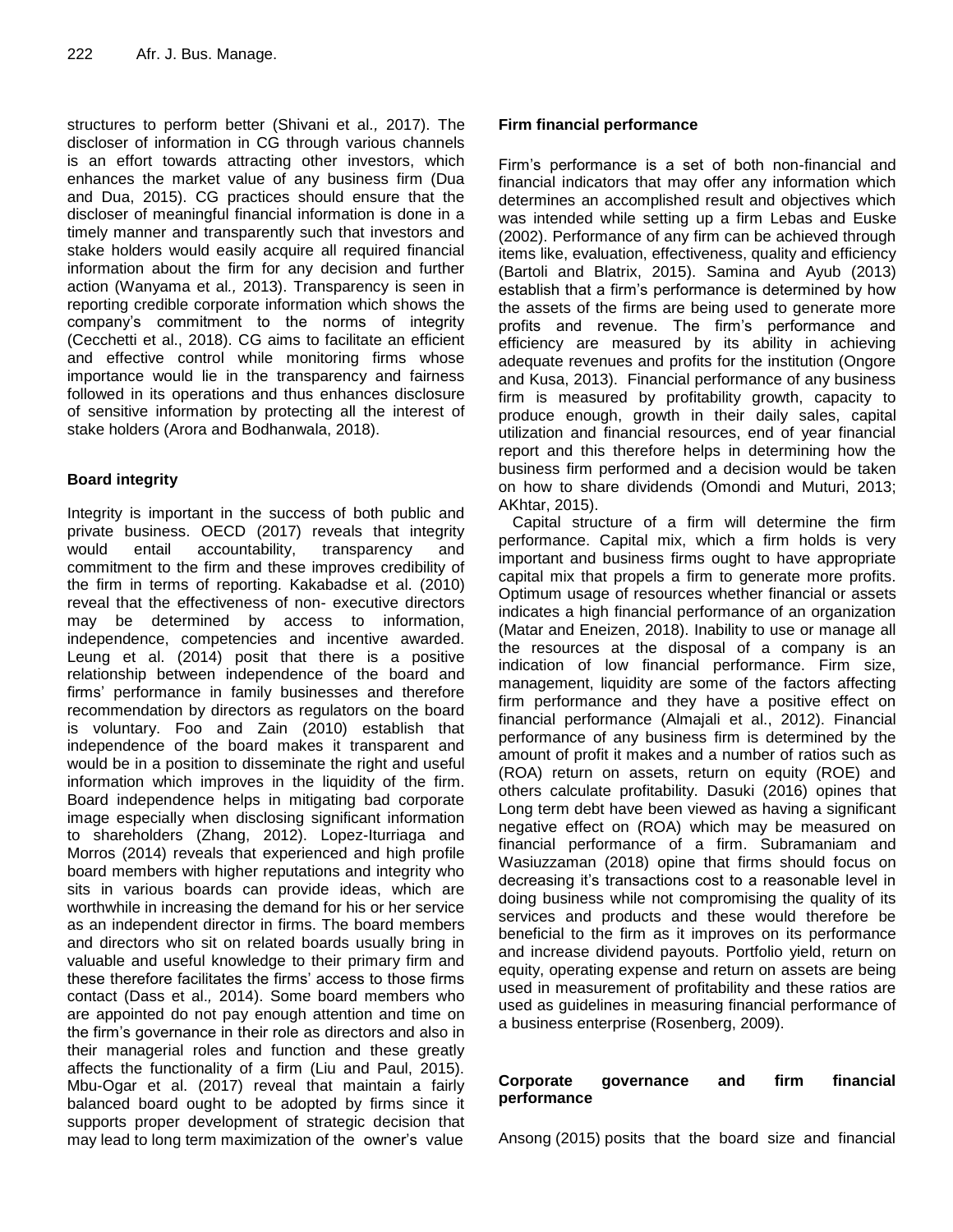performances of a business firm has progressive connections, whereas the board participation level has no relationship with the financial performance. The assumption is always that for aboard to be more effective, it ought to be comprised of a bigger proportion of outsiders in order to achieve a meaningful impact on firm's performance (Browne, 2013). Liu et al. (2014) posits that in business firms where there are three or more female board directors, there is likelihood that such boards would perform better than those with fewer females as board of directors. The existence of women on the boards in various firms has a big influence of return on assets (ROA) and equity of firms that practice good CG principles and this would therefore affect the financial performance of these firms (Hykaj, 2016). The board diversity in gender has proved to have an effect on Corporate Governance performance measurement on Return on Assets, while the composition of non-executive directors has no significant effect on performance measurement (Imade, 2019). Board gender and management ownership all has a positive effect on the performance of a business firms (Amoateng et al., 2017).

Ntim et al*.* (2017) opines that having a diverse board would help support legitimacy in developing a better linkage with all the stake holders. Similarly, Uwalomwa et al*. (*2015) reveals that board size, board independence, ownership structure has a significant positive effect on the firm's profitability. Saibaba and Ansari (2012) argue that having a larger board would result in more benefits to all stake holders, since they would bring good investment proposals which may be visionary consisting of vast knowledge which would ultimately steer the growth of the firm. Gambo et al. (2018) argue that board composition and its communication channels help in monitoring and controlling systems of work and therefore enhance Return on Assets (ROA) of business firm. Palaniappan and Rao (2015) posit that firms' performance would be boosted when the good principles of CG in disclosure of good information is given to all stake holders. Yang et al. (2012) reveals that a firm that invests a lot in improving CG principles effectively while disclosing all relevant information transparently to all stake holders would eventually help the firms in reduction in cost of equity. However, in effective discloser practices and lack of transparency in corporate governance reduces the effectiveness mechanisms. Similarly, Mostafa and Saadi (2013) reveal that voluntary discloser of information and board size does significantly affect the firm's performance.

The adoption of the principles of corporate governance by business firms has positive effect on the financial performance (Chinomona, 2013). Business firms that use good CG practices have huge impact on the performance of business firms (Moenga, 2015). A better governed business firms are faced with less management challenges and can handle any business shocks easily. Good CG principles results in to improved firm

performances and these eases the modalities of acquiring extra capital for investments (Gupta and Sharma, 2014). Most investors and financial institution would not be willing to invest their money in company's which does not have well-structured corporate governance (Elshandidy and Neri, 2015).

Olajide et al. (2020) establishes that the agency costs of business firms are high and sounding corporate governance are very responsible for any positive performance of business firms in sub Saharan Africa. Masood et al. (2013) posits that board independency have a positive relationship with firm financial performance. Firms ought to have board members who are independent and open minded this would therefore increase on firm's efficiency (Dharmadasa et al*.,* 2014). Nwaiwu and Joseph (2018) investigated the relationships between CG and Financial performance in Nigeria and found out that audit committee has a significant effect on profitability of a firm measured using ROA and earnings per share. Panditharathna and Kawshala (2017) establishes that board effectiveness has a significant positive relationship with Return on Equity (ROE) and these would indicate that this new concept is being adopted by many firms in developing nations. The adoption of corporate governance mechanism which is proper would greatly impact on the performances of the firms (Afande, 2015).

Zyad (2014) opines that firms with strong corporate governance are likely to perform better than firms with weaker corporate governance. Proper and accurate disclosure of timely financial reports while adopting proper and good practices of CG helps in the reduction of cost of equity capital (Botosan, 2006). In order to benefit from a fair risk return trade off by investors a business firm ought to adopt a better corporate governance reform which should be acceptable by all (Prasanna, 2013). A business firm that improves its CG principles may have a significant increase in profitability, resulting from increased foreign investment (Patibandla, 2006).

Investors would consider various factors like independence of the board, the size of the board, shareholders and others before they invest in their funds in a business firm (Mallin, 2016). CG has been embraced as crucial in stabilizing financial markets and thus fostering economic growth and development (Bonna, 2012). Cretu (2012) posits that effective CG principles guarantees best performance for shareholders as resulting from their investments therefore contributing to economic growth and development. Adiloglu and Vuran (2012) opine that market value of business firms and enterprises has continued to gain prominence in the stock market as a result of good CG practices. Good CG practices play a significant role in the growth and financial performance of a business firm therefore resulting in economic growth of an economy (Lama, 2012; Rambo, 2013). The conceptual frame work is displayed in Figure

1.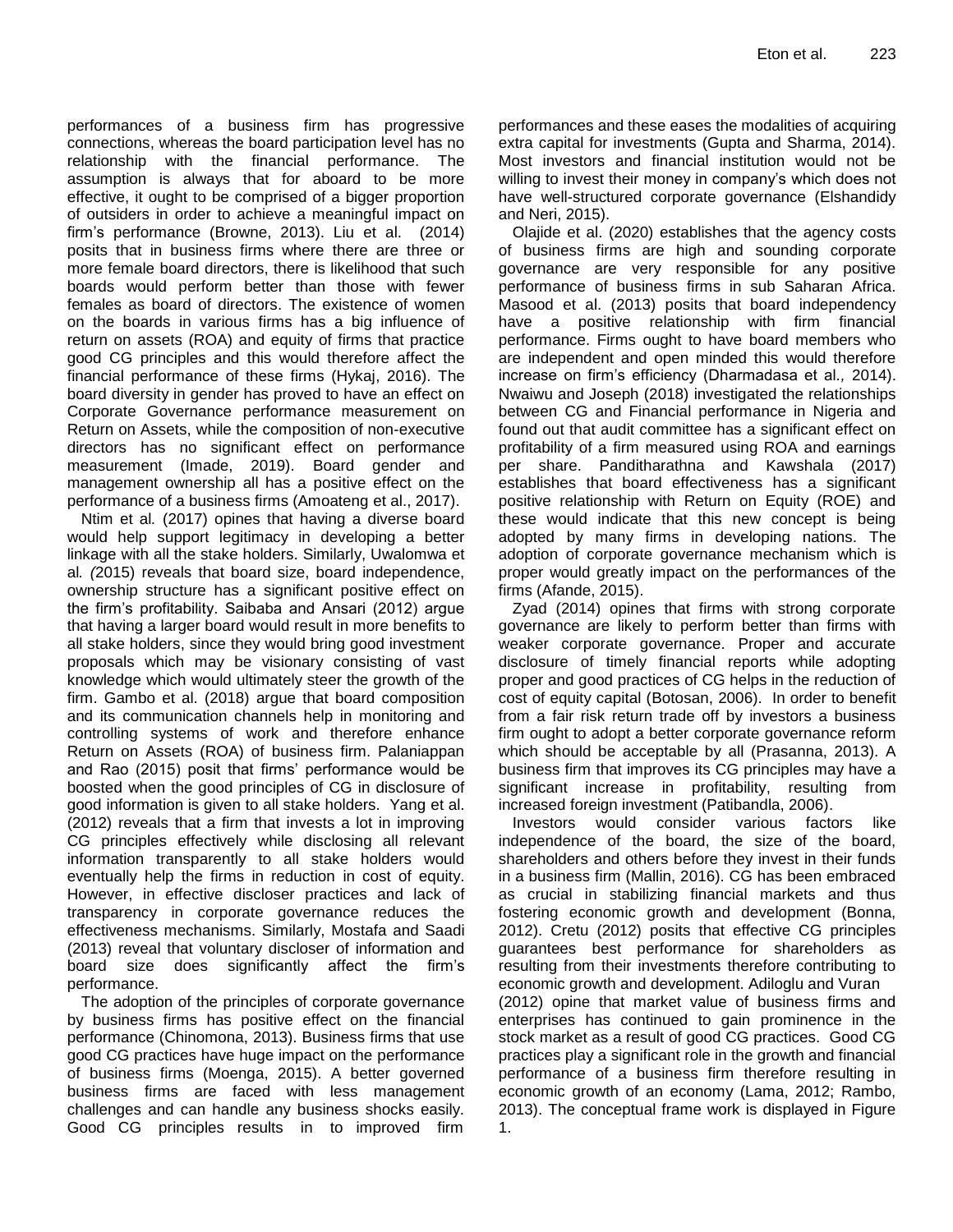

**Figure 1.** Conceptual Framework. **Source**: Panditharathna and Kawshala (2017).

#### **METHODOLOGY**

This study was conducted amongst selected hotels and manufacturing firms in Lira City. Descriptive and Survey design was used. The survey design provided causality, reliability and generalization (Bryman, 2001; Cooper and Schindler, 2014). Descriptively, the study brought out the state of corporate governance among hotels and manufacturing firms in Lira City. The study used a mixed research approach, which involved both qualitative and quantitative techniques. Qualitatively, the study gathered qualitative opinions on corporate governance and firm performance from selected key interview informants (Mugenda and Mugenda, 1999; Sarantakos, 2012). The key informants constituted basically board members and purposively selected managers of hotels and manufacturing firm owners. Quantitatively, the study collected numerical information in form of a questionnaire. Bryman and Bell (2015) opine that qualitative research approaches form an important link between the theoretical perspective and this would enhance understanding and knowledge about the case study. A combination of both textual and numerical information analytically supported the study in developing in-depth analysis in determining the firm's performance. The study based on a sample size of 76 units, who were drawn from a target population of 96 units, constituting 90 managers and employees who double as board members, and 6 board members who come from outside the firms. These study units were selected from the two divisions of Lira City East and Lira City West. The selection in all these categories was purposive to ensure that only employees with extensive knowledge on corporate governance take part in the study. Key informants were purposively selected from Board members and business owners. The sample size to whom questionnaires were administered was determined using Morgan's sample size determination tables (Krejcie and Morgan, 1970).

Data were collected using structured questionnaires with closeended questions and structured interviews with open-ended questions. The questionnaire, which was the primary method of data collection, was structured as follows: Section A comprised background characteristics, and had 5 items. Section B comprised items on corporate governance, and comprised 15 items. Section C comprised items seeking to understand financial performance, and comprised 10 items. The items used to measure corporate governance and firm performance was gleaned from literature review. Procedurally, the 15 scale-items on corporate governance returned a coefficient of reliability of 0.829 while the 10 scale-items on financial performance returned a coefficient of reliability of 0.711. Therefore, the items used in this study were highly reliable and internally stable. The study adopted correlation analysis to test the

relationship between corporate governance and financial performance, and multiple regressions to measure the influence of each of the predictor variables (board diversity, board communication, board integrity) on financial performance. Firm performance was measured in terms of profitability, capital mix, production or service costs and debt.

## **RESULTS**

Table 1 summarizes the Bio data of respondents, who constituted managers, employees serving on boards, and board members. The variation in the gender of participants indicates that 60% were male while 40% were female. With regard to the age of the participants, 44.3% fell in the 35 - 49 years' age bracket; 42.9%, 18 - 34 years; 7%, 50 years and above. In terms of education, 61.4% were university degree holders, 28.6% had tertiary diplomas, while 10% had secondary education and below. About 60% of the firms have been in operation for over 10 years while only 40% have been in operation for less than 10 years. About 77.1% of the participants were form hotels, while only 22.9% were from manufacturing firms. The study adopted descriptive statistical measures to understand corporate governance in Lira City. Accordingly (mean < 2.500) were interpreted as "weak"  $(2.500 < mean < 3.500)$  were interpreted as "average" while (mean > 3.500) were interpreted as (strong).

The study shows that corporate governance among hotels and manufacturing firms in Lira City is generally moderate in terms of board diversity (mean = 3.154; std =.966), moderate in terms of board communication (mean = 3.403; std. =.960), and strong in terms of board integrity (mean  $=$  4.300; std.  $=$ .682). The statistics generally imply that most of the hotels and manufacturing firms in Lira City have boards that demonstrate integrity. This is good for businesses in that the board would check and monitor the performance of the managers. The standard deviations, all of which tend towards zero demonstrate consistent opinions on corporate governance. Specific indicators to the moderate level of board diversity point to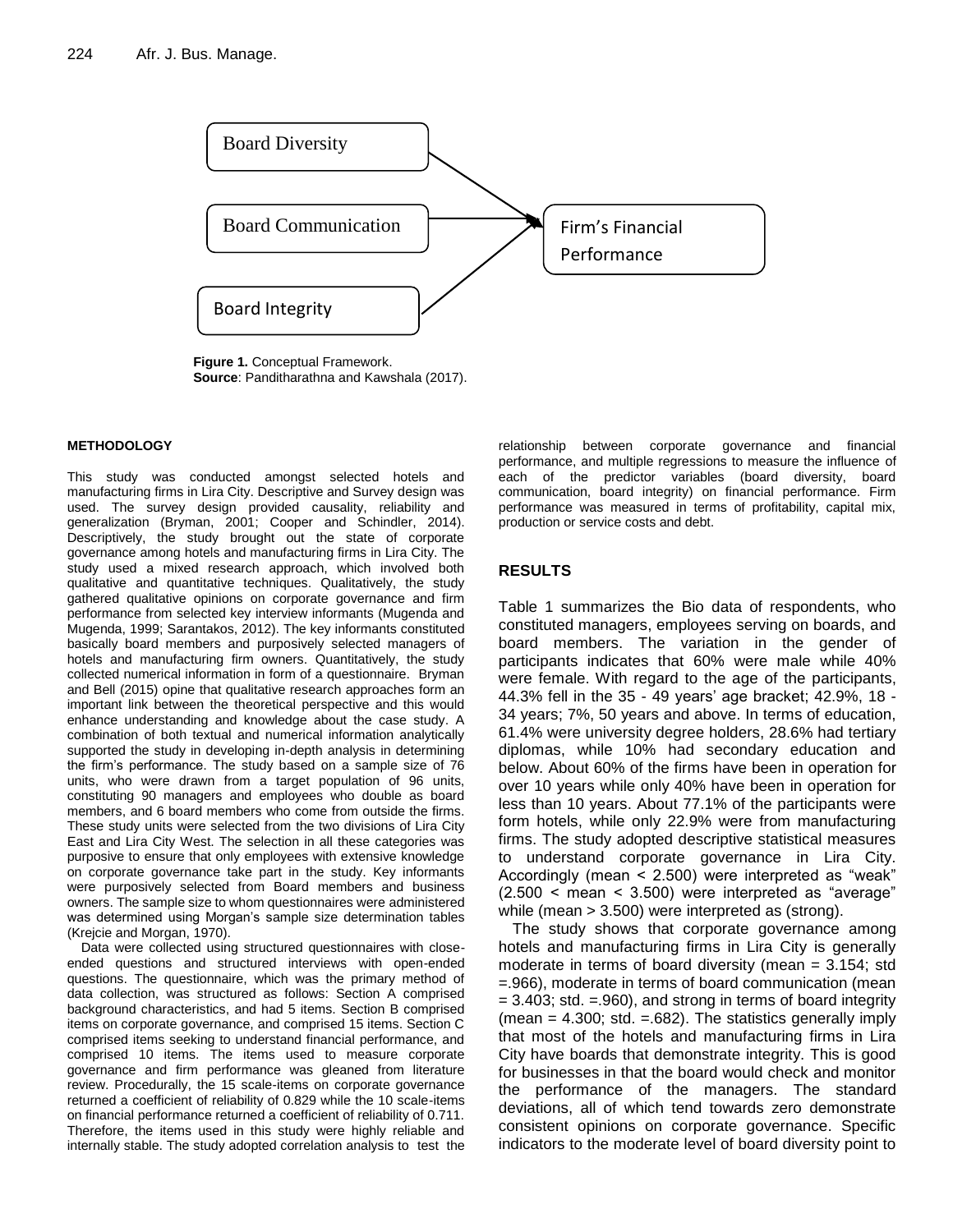| <b>Variable List</b>              | <b>Categories</b>   | <b>Frequency</b> | <b>Percent</b> |
|-----------------------------------|---------------------|------------------|----------------|
|                                   | Male                | 42               | 60             |
| Gender                            | Female              | 28               | 40             |
|                                   | Total               | 70               | 100            |
|                                   | 18-34               | 30               | 42.9           |
|                                   | $35 - 49$           | 31               | 44.3           |
| Age                               | 50 and above        | 9                | 12.9           |
|                                   | Total               | 70               | 100            |
| Highest level of education        | Secondary and below | 7                | 10             |
|                                   | Tertiary            | 20               | 28.6           |
|                                   | University          | 43               | 61.4           |
|                                   | Total               | 70               | 100            |
|                                   | Below 5 years       | 21               | 30             |
|                                   | $5 - 9$ years       | 21               | 30             |
| Age of the firm in complete years | 10 years and above  | 28               | 40             |
|                                   | Total               | 70               | 100            |
|                                   | Hotel               | 54               | 77.1           |
| Nature of the firm                | Manufacturing       | 16               | 22.9           |
|                                   | Total               | 70               | 100            |

**Table 1.** Respondents' Background Characteristics.

Source: Field data, 2021.

board size (mean =  $3.857$ ), gender composition (mean = 3.800), and multi-experience of members (mean = 3.786). The statistics suggest that the firms investigated enjoy the benefits that accrue from board diversity. The board with a wealth of various experience and sex comes along with various knowledge and these would build the enterprise. However, these boards seem to be lacking in terms of independence from stake holders' influence and members' reputation. This may not be good if the owners have too much influence in the board, this affects their work. The greatest benefit of board communication is the promotion of free interaction among stake holders that improves decision making (mean  $= 3.757$ ). In terms of board integrity, it was revealed that most of the board members sit on more than one board, pay attention to the governance of the firm and render enough time to perform their roles as directors (mean = 4.786) (Table 2).

The study adopted descriptive statistical measures to understand financial performance of the selected hotels and manufacturing firms in Lira City. Accordingly (mean < 2.500) were interpreted as "low" (2.500 < mean < 3.500) were interpreted as "average" while (mean > 3.500) were interpreted as (high). The financial performance among the selected firms (mean  $= 4.09$ ; std.  $= .792$ ) was high, and participants were very consistent in attesting to this view. The statistics imply that majority of the firms investigated are performing above average financially. The high level of financial performance observed among selected hotels and manufacturing firms characterizes growth in daily sales (mean  $= 4.81$ ; std.  $= 0.392$ ), growth in capital accumulation (mean =  $4.79$ ; std. =  $0.413$ ), optimal use of financial resources (mean  $=$  4.78), and high profit generation (mean =  $4.74$ ; std. = .530). The researcher observes that these firms were performing very highly in terms of profits, and capital accumulation. On the lower side, the selected firms appeared to exhibit low financial performance in terms of the level of goods and or services produced (mean 2.90; std. =.1.157), and debt management (mean =  $2.10$ ; std. =  $1.241$ ) (Table 3).

The study explored the nature and strength of relationships that exist amongst the different measures of corporate governance and financial performance. The study first explored the possibility of multicollinearity, a condition that the independent predictor variables are highly interconnected. Collinearity would exist if: tolerance effects are close to zero *tolerance*  $\approx 0$ .  $VIF > 2$ , Eigenvalue  $\approx 0$ , and Condition Index > 15

From Table  $4, \text{lerance} > 0, \text{VIF} < 2$  Eigenvalue > 0 and conditional Index  $<$  15, for board diversity and board communication, which indicate absence of multicollinearity. The conditional index for board integrity suggests a possible problem but not a serious problem since it's less than 30. The statistics provide some evidence that the predictor variables used in this study are independent.

The study used Pearson's correlation coefficient to test for the relationship between corporate governance and financial performance. Correlation coefficients closer to zero, indicate a weak relationship while those closer to 1, indicate a strong relationship. Table 5 reports the relationships. The relationship between corporate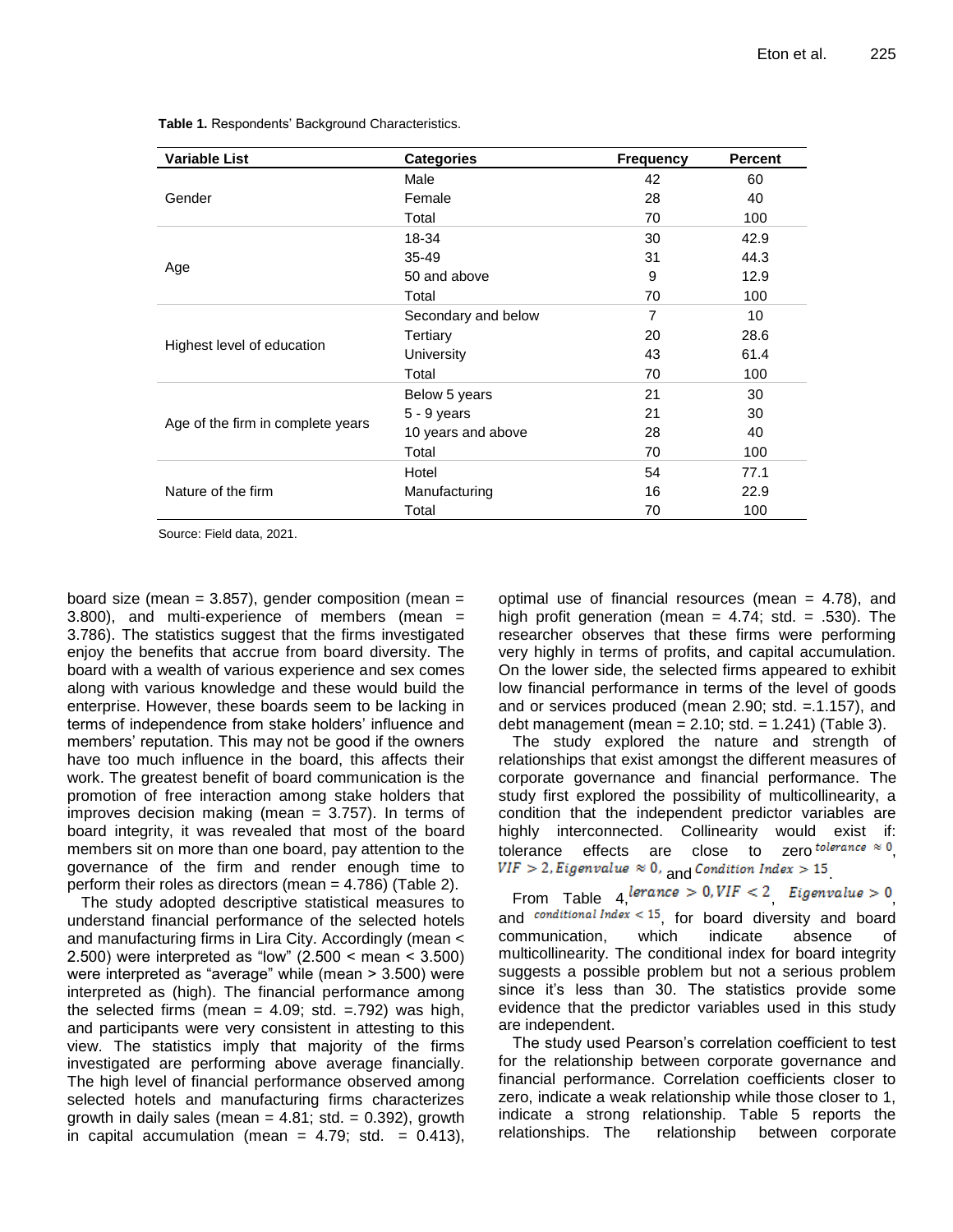# **Table 2.** Corporate governance.

| <b>Variable list</b>                                                                             |       | Std.<br>deviation |
|--------------------------------------------------------------------------------------------------|-------|-------------------|
| <b>Board diversity</b>                                                                           |       |                   |
| The number of members who constitute our board is just optimum                                   | 3.857 | 0.822             |
| Our board is composed of both men and women                                                      | 3.800 | 0.861             |
| Our board members have a multiplicity of experiences                                             | 3.786 | 0.759             |
| Our board operates independently of stake holders' influence                                     | 2.229 | 1.194             |
| The members of our board are men and women of good reputation                                    | 2.100 | 1.194             |
| Average                                                                                          | 3.154 | 0.966             |
| Board communication                                                                              |       |                   |
| The communication between the board and all the stake holders improves decision making           | 3.757 | 0.731             |
| The way our board discloses information increases the market value of the firm                   | 3.471 | 0.989             |
| The way our board discloses information attracts other investors                                 | 3.357 | 0.993             |
| The way our board discloses information is timely for investors to acquire financial information | 3.314 | 1.084             |
| Our board reports credible information in a transparent manner                                   | 3.114 | 1.001             |
| Average                                                                                          | 3.403 | 0.960             |
| Board integrity                                                                                  |       |                   |
| Most of our board members sit on more than our board                                             | 4.786 | 0.413             |
| Our board members pay enough attention to the governance of the firm                             | 4.786 | 0.447             |
| Our board members have enough time to perform their roles as directors                           | 4.786 | 0.413             |
| Our board is independent enough to disclose useful information                                   | 3.657 | 1.062             |
| Our board is accountable to the firm                                                             | 3.486 | 1.073             |
| Average                                                                                          | 4.300 | 0.682             |

Source: Field data, 2021.

# **Table 3.** Firm's financial performance.

| <b>Variable List</b>                                                   | <b>Mean</b> | <b>Std. deviation</b> |
|------------------------------------------------------------------------|-------------|-----------------------|
| This firm is ever registering growth in her daily sales                | 4.81        | 0.392                 |
| This firm is ever growing her capital accumulation                     | 4.79        | 0.413                 |
| This firm uses her financial resources optimally                       | 4.78        | 0.415                 |
| This firm has enough assets to generate more profits                   | 4.74        | 0.530                 |
| This firm is always registering steady growth in her profitability     | 4.70        | 0.521                 |
| This firm can achieve adequate profits efficiently                     | 4.61        | 0.767                 |
| This firm has an appropriate capital mix                               | 4.11        | 1.123                 |
| This firm is ever reducing her transaction costs to a reasonable level | 3.39        | 1.365                 |
| This firm has the capacity to produce enough goods and or services     | 2.90        | 1.157                 |
| This firm is ever reducing her engagement in long term debt            | 2.10        | 1.241                 |
| Average                                                                | 4.09        | 0.792                 |

Source: Filed data, 2021.

#### **Table 4.** Multicollinearity test.

| Variable list       | <b>Folerance</b> | <b>VIF</b> | Eigenvalue | <b>Condition Index</b> |  |
|---------------------|------------------|------------|------------|------------------------|--|
| Board diversity     | 0.765            | 1.308      | 0.021      | 13.858                 |  |
| Board communication | 0.475            | 2.103      | 0.019      | 14.369                 |  |
| Board integrity     | 0.534            | 1.874      | 0.005      | 28.779                 |  |

Source: Field data, 2021.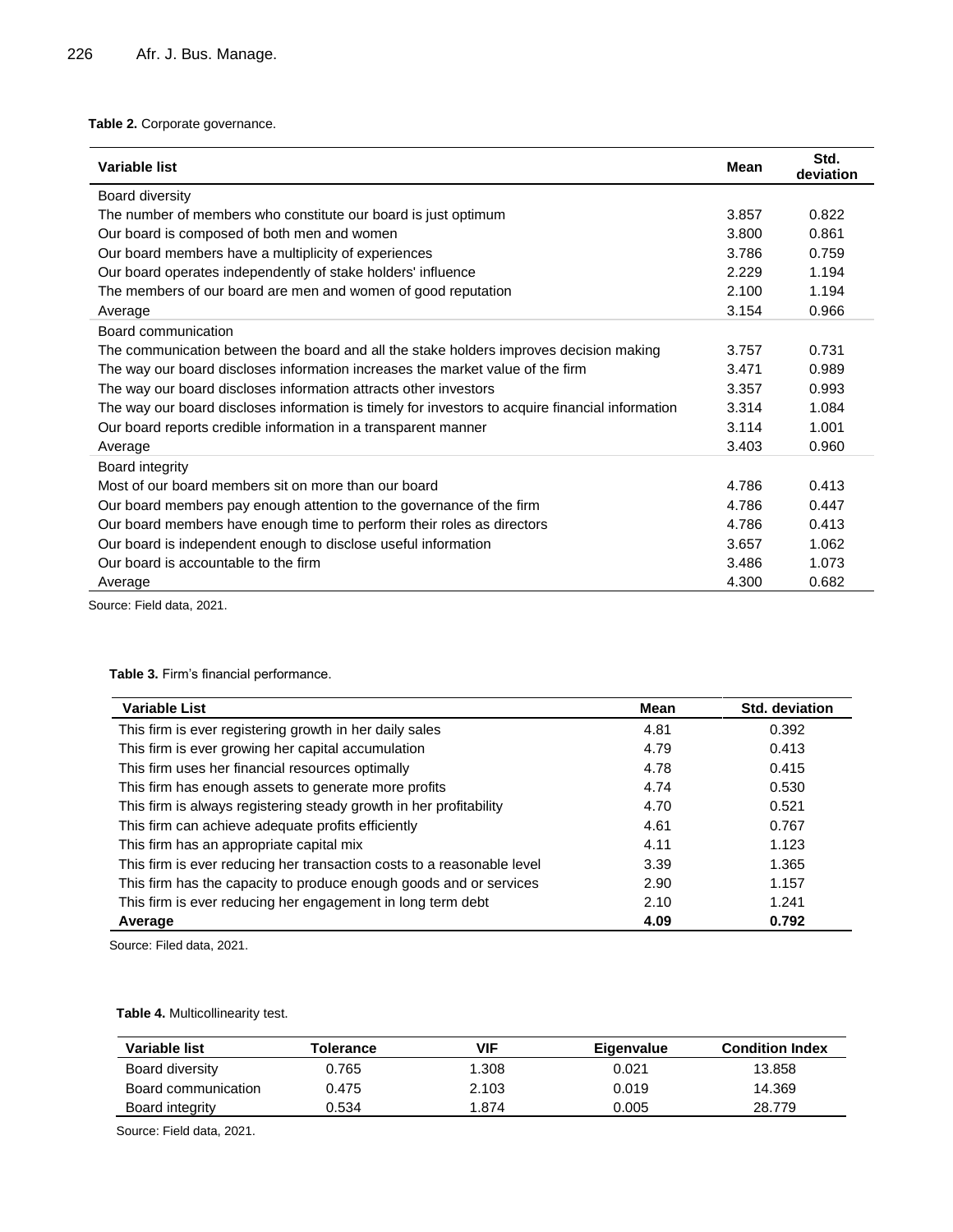|                          | Variable                               | <b>Board</b><br>diversity        | <b>Board</b><br>communication    | <b>Board</b><br>integrity        | Corporate<br>qovernance            | <b>Financial</b><br>performance |
|--------------------------|----------------------------------------|----------------------------------|----------------------------------|----------------------------------|------------------------------------|---------------------------------|
| Board diversity          | Pearson correlation<br>Sig. (2-tailed) |                                  |                                  |                                  |                                    |                                 |
| Board<br>communication   | Pearson correlation<br>Sig. (2-tailed) | $0.482$ <sup>**</sup> )<br>0.000 | 1                                |                                  |                                    |                                 |
| Board integrity          | Pearson correlation<br>Sig. (2-tailed) | $0.371$ <sup>**</sup> )<br>0.002 | $0.681$ <sup>**</sup> )<br>0.000 | 1                                |                                    |                                 |
| Corporate<br>governance  | Pearson correlation<br>Sig. (2-tailed) | $0.760$ <sup>**</sup> )<br>0.000 | $0.891$ <sup>**</sup> )<br>0.000 | $0.810$ <sup>**</sup> )<br>0.000 |                                    |                                 |
| Financial<br>performance | Pearson correlation<br>Sig. (2-tailed) | 0.189<br>0.116                   | $0.272(*)$<br>0.023              | $0.545$ <sup>**</sup> )<br>0.000 | $0.391$ <sup>(**)</sup> )<br>0.001 | 1                               |

**Table 5.** Correlations.

\* and \*\* Correlation is significant at 0.05 and 0.01 levels (2-tailed).

governance and financial performance  $(r = .391)$  is weak though it is significant. This suggests that a variation in the corporate governance practices is associated to a weak variation on the financial performance of hotels and manufacturing firms in Lira City. The implication is that much as hotels and manufacturing firms may endeavor to consciously select their board members, financial performance would change but in weak levels. The study further observed a positive and significant relationships exists between board communication and financial performance  $(r = .272; p-value < .05)$ , and board integrity and financial performance ( $r = .545$ ; p-value <.05). These statistics indicate that variations in board communication and board integrity are associated with positive variations in financial performance. However, the study showed a weak and insignificant association between board diversity and financial performance  $(r = .189; p-value)$ >.05). Implicitly, a variation in board diversity may not realize significant changes in financial performance of hotels and manufacturing firms in Lira City. While correlation is good for establishing the nature of the relationship between sets of variables, it does not predict the influence of one variable onto the other. Therefore, the study adopted the regression model to understand the influence of corporate governance onto financial performance among hotels and manufacturing firms in Lira City.

The study established that corporate governance accounts for only  $31.7\%$  (R Square = .317) of the variations in financial performance in hotels and manufacturing firms in Lira City. This percentage is not substantial enough, which suggests the existence of other factors that account for the variation in financial performance. Individually, board diversity (β = .039; pvalue >.05), and board communication ( $β = -.202$ ; p-value >.05) do not have any significant influence on financial performance of hotels and manufacturing firms in Lira. Actually, board communication seems to reduce the performance of financial performance. The study established that board integrity ( $\beta$  = .668; p-value <.05) significantly accounts for about 66.8% of the variations in the financial performance of hotels and manufacturing in Lira City. The implication is that hotels and manufacturing firms whose boards observe ethical integrity while executing their roles are likely to register improvement in the financial performance than firms with loose boards. The suggested model for the relationship between corporate governance and financial performance is: Financial performance =  $1.894 + 0.668$ \*board integrity +

0.039\*board diversity – 0.202\*communication + ε, where ε is the possible error in the model.

The (constant  $= 1.894$ ) suggests that even hotels and manufacturing firms that do not have boards are capable of performing financially, although their performance is likely to be below the average financial performance of firms that have corporate boards (Table 6).

## **Hypothesis testing**

This study tested hypotheses using the p-values approach. The p-value approach compares the test statistic with the type 1 error to be as small as 0.01, 0.05 or 0.10. In this study, the type 1 error was set to be as low as 0.05. In this approach, the null hypothesis is assumed to be true. If the p-value is less than the test statistic ( $\alpha$  = .05), reject the null hypothesis else accept the alternative hypothesis. Similarly, if the p-value is greater than the test statistic ( $\alpha$  =.05), accept the null hypothesis and reject the alternative hypothesis. The study accepted the null hypothesis that board diversity does not affect a firm's financial performance (Table 7). The study accepted the null hypothesis that board communication does not affect a firm's financial performance. The study rejected the null hypothesis and accepted the alterative hypothesis that board integrity affects a firm's financial performance. Similarly, the study rejected the null hypothesis and accepted the alternative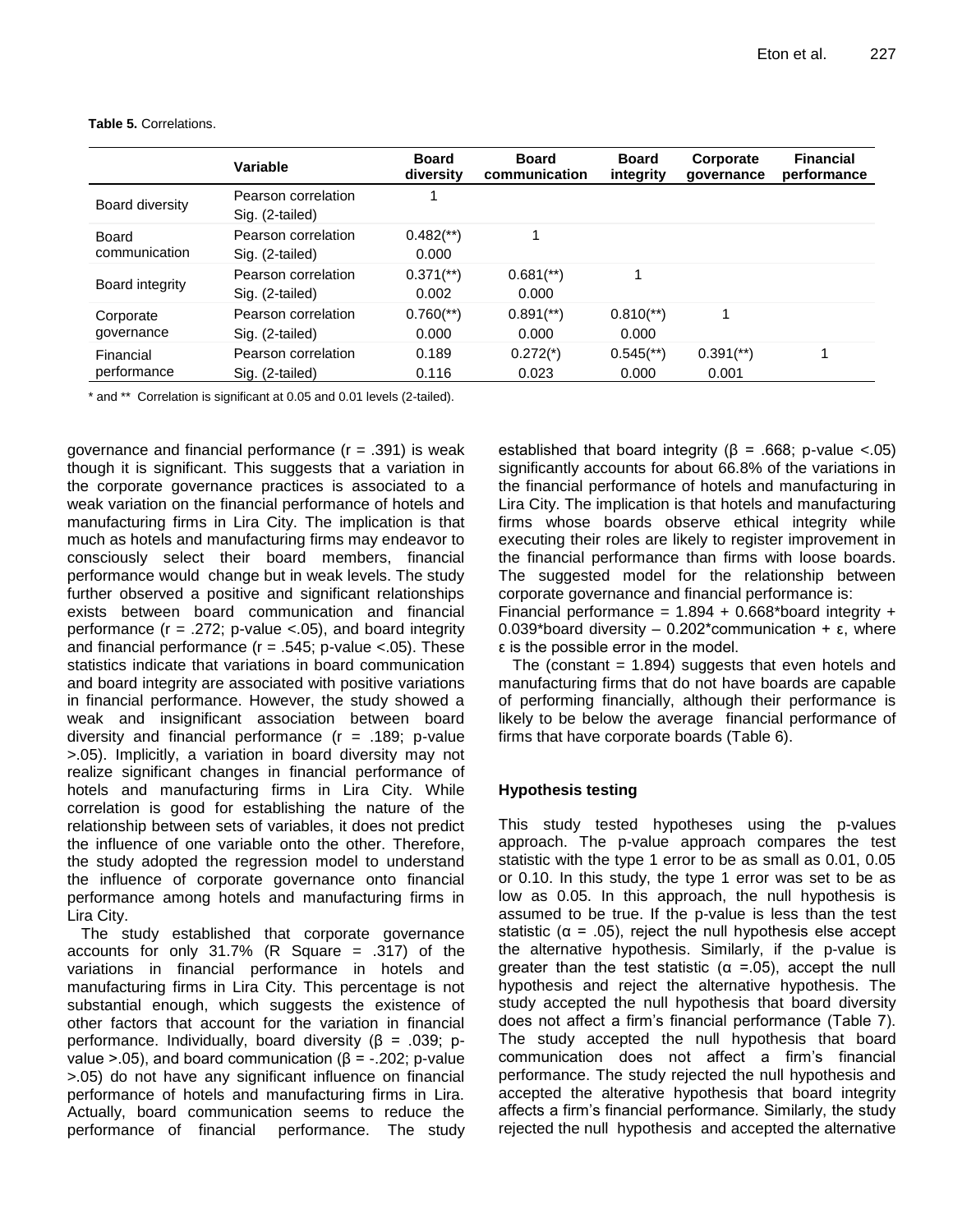#### **Table 6.** Regression coefficients.

| Model |                            |          | <b>Unstandardized</b><br>coefficients | <b>Standardized</b><br>coefficients |          | Sig.  |
|-------|----------------------------|----------|---------------------------------------|-------------------------------------|----------|-------|
|       |                            | в        | Std. error                            | <b>Beta</b>                         |          |       |
| 1     | (Constant)                 | 1.894    | 0.417                                 |                                     | 4.544    | 0.000 |
|       | <b>Board Diversity</b>     | 0.029    | 0.088                                 | 0.039                               | 0.333    | 0.740 |
|       | <b>Board Communication</b> | $-0.137$ | 0.100                                 | $-0.202$                            | $-1.370$ | 0.175 |
|       | <b>Board Integrity</b>     | 0.598    | 0.125                                 | 0.668                               | 4.797    | 0.000 |
|       | $R = 0.563$                |          | R Square = $0.317$                    | Adjusted R Square = $0.285$         |          |       |

Predictors: (Constant), Board Integrity, Board Diversity, Board Communication; Dependent Variable: Financial Performance

**Table 7.** Hypothesis tests.

| S/N | <b>Null hypotheses</b>                                                      |      | p-value | <b>Decision rule</b> |
|-----|-----------------------------------------------------------------------------|------|---------|----------------------|
|     | Board diversity does not affect a firm's financial performance              | 0.05 | 0.740   | Accept               |
| 2   | Board communication does not affect a firm's financial performance          | 0.05 | 0.175   | Accept               |
| 3   | Board integrity does not affect a firm's financial performance              | 0.05 | 0.000   | Reject               |
| 4   | Corporate governance practices do not affect a firm's financial performance | 0.05 | 0.000   | Reiect               |

Source: Field data, 2021.

hypothesis that corporate governance practices affect a firm's financial performance. Assuming that the sample taken for this study was representative enough, over 95% of the sample units are likely to accept that board diversity and board communication do not affect financial performance in hotels and manufacturing firms in Lira City. On the other hand, over 95% of the same samples are unlikely to accept that board integrity nor corporate governance practices do not affect financial performance among hotels and manufacturing firms in Lira City.

## **DISCUSSION**

The study examined the Influence of Corporate Governance on the performance of firms. It was established that Corporate Governance has a significant effect on firm performance though the amount of influence suggested some factors beyond corporate governance. The findings agree with Chinomona (2013), Moenga (2015), and Gupta and Sharma (2014) who revealed a positive effect of Corporate Governance on firms' financial performance. Normally, corporate boards discuss strategic positioning of the firms to remain competitive businesswise. In effect, the firms' financial performances improve in terms of increased profits, reduced costs of production and or services, etc. The finds also support the stewardship theory, which suggests that when the principle and the managers in the business choose to act as stewards, they would work towards the principle's interests. The significant influence of corporate governance on the firm's financial performance observed Lira City is highly a collaboration of principles and the firm managers. In JKL (Not real name the manufacturing firm), for example, some five members of the employees sit on the board. This kind of team work helps the principles and the managers to align their goals.

Actually, one of the key informants reiterates:

"…*this is my second term of representing workers on the board. I have always found it a challenge to bargain for the rights of workers, especially on their rewards. And while it has always been a battle front, my presence has always brought workers' interests to the attention of the board.* 

*This is credible…as he laughs*…" In this excerpt, this study observed that boards that might constitute only members outside the firm are likely to misalign the interests of the principles and the managers, who also constitute the employees.

The study established that board diversity and board communication had no significant influence on the firm's financial performance of hotels or manufacturing firms in Lira City. The findings seem to support Akinpelu and Ogunbi (2013) who observed that in most businesses, the board does not effectively control the management of the firms, leaving their presence to be in theory. In Lira City, the contention on board diversity rested on board independence of stake holders' influence. According to one key informant, who was a member on another board: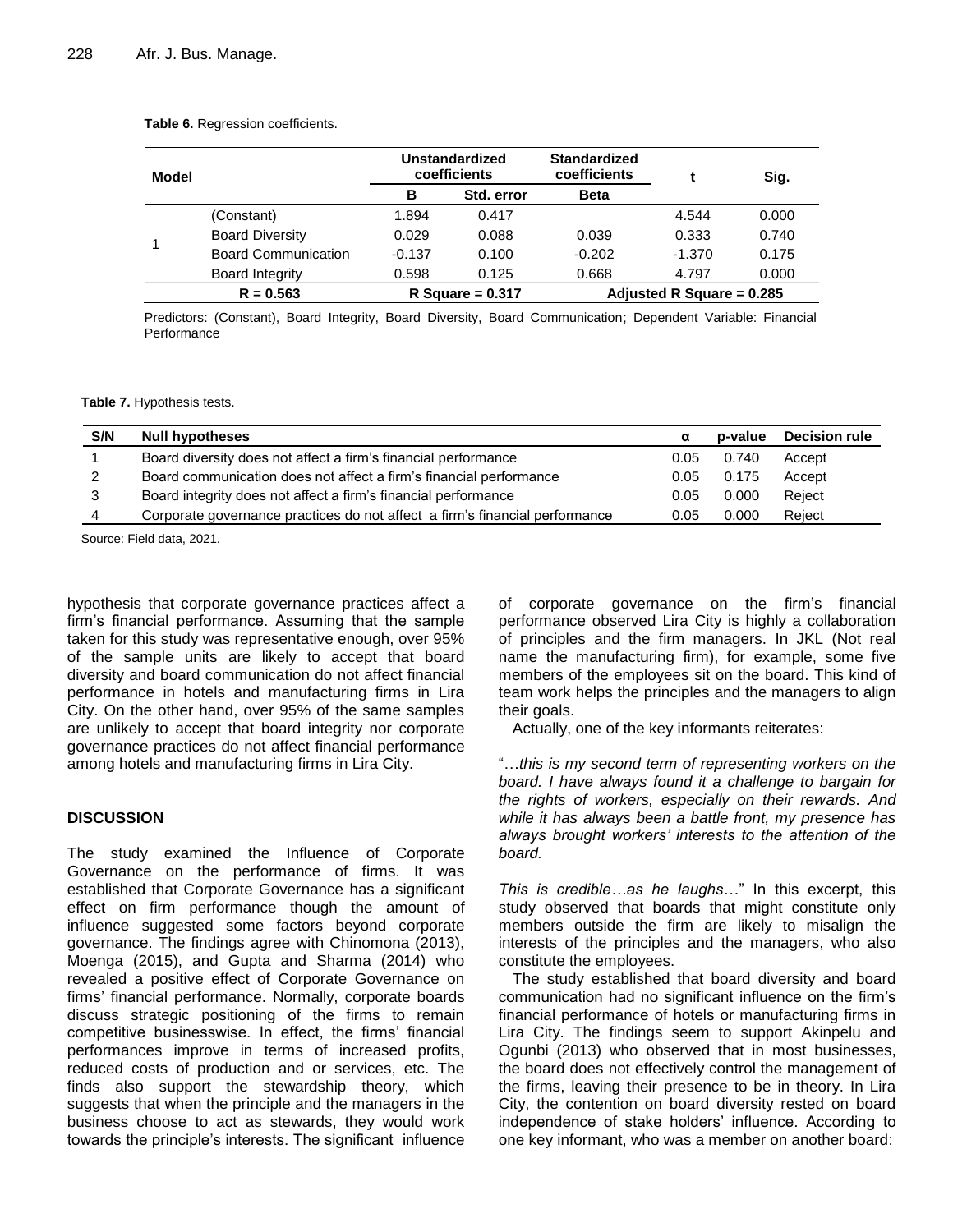"…*I find my role usurped when I have got to debate board business in the favor of the proprietors even when the circumstances are irrational in business sense…then why did they appoint me on the their board?*… "

This excerpt resonate participants' views on the independence of the board in its deliberations. Practice shows that board independence is very important in propelling of the business to greater heights and a focus on vision. The non-significant effect of board diversity on the financial performance of firm supports that larger boards tend to be dysfunctional to the business as they plague into the problems of monitoring the firm very well (Wasike, 2012; Harjoto et al., 2014). Among the firms investigated for example, the board of PH (pseudo name) was found with a board composition of 23 members. It was further discovered that it was a family business trailing on family problems. Notwithstanding the interests of different families in the business, the fact remains that the larger the board size the more dysfunctional it's likely to be since bigger and larger boards bring in a lot of conflict of interest. The findings however disagree with (Ansong, 2015) when he posits that boards that comprise a big proportion of outside members are likely to impact on firm financial performance than their counterparts that have majority of the members coming from within the firm. Ideally, boards with small board size miss out on the experiences and knowledge brought by members from other boards and firms.

The study found a significant influence of board integrity on the firm's financial performance of hotels and manufacturing firms in Lira City. The findings seem to agree with Leung et al. (2014) who also relates board integrity with board independence. The authors show a positive relationship between board independence and financial performance, especially in family businesses. However, the findings disagree with Liu and Paul (2015) who observes that some board members do not pay enough attention to the governance of the firm, thereby affecting its functionality. This observation agrees with one key informant, a board member of board RS (pseudo name), who posits that

"…*apart from coming for their sitting allowance, what else have they contributed to the business? ...and the Director does not seem to see this! They are actually milking the business*…" The experience of this board shows a practical negative turn of board members that are least mindful of the core goals of the business. Rather than adding to the firms' survival, they do more harm to it than good.

#### **CONCLUSION AND PRACTICAL IMPLICATION**

In today's business world, successful businesses will not do without corporate boards. In this study, corporate governance was found to significantly influence the

financial performance of hotels and manufacturing firms in Lira City. Firms whose boards demonstrate integrity are likely to register positive changes in their financial performance than firms whose boards do not. This study demonstrates that board integrity promotes independence of the board, which is a key factor in aligning both the principals' and managers' goals. Whereas previous studies indicate the importance of board diversity and board communication in firm performance, evidence among hotels and manufacturing firms in Lira City indicates the contrary. As firms struggle to diversify board membership, they are likely to attract men and women with low reputation, leave alone those who might stifle the independence of the board in executing its roles. This study extends the application of the stake holders' theory to understanding the significance of board integrity on firms' financial performance. Additionally, the study has generated a testable relationship between corporate governance and firms' financial performance, which is important for business practice. Therefore, hotel and manufacturing firm owners should be cautious in selecting board members lest they attract many that would increase the firm's liabilities. Secondly, hotel and manufacturing firm owners should exercise some discipline and leave boards to operate independently. This would allow the board to remain focused on the long-term goals of the firm.

## **CONFLICT OF INTERESTS**

The authors have not declared any conflict of interest.

#### **REFERENCES**

- Abdulmalik SO, Ahmad AC (2016). Corporate Governance and Financial Regulatory Framework in Nigeria: Issues and Challenges. Journal of Advanced Research in Business and management Studies 2:50-63.
- Abor J, Biekpe N (2007). Corporate governance, Ownership structure and performance of SMEs in Ghana: Implication for financing operations. Corporate Governance 7(3):288-300.
- Adiloglu B, Vuran B (2012). The relationship between the financial ratios and transparency levels of financial information disclosures within the scope of corporate governance: Evidence from Turkey. Journal of Applied Business Research 28:543-554.
- Afande FO (2015). Adoption of corporate governance practices and financial performance of small and medium enterprises in Kenya. Research Journal of Finance and Accounting 6(5):36-73.
- Akhtar S (2015). Dividend pay-out determinants for Australian multinational and Domestic Corporation. Accounting and Finance 55(1):1-27.
- Akinpelu YA, Ogunbi OJ (2013). Corporate Social Responsibility Activities Disclosure by Commercial Banks in Nigeria. European Journal of Business and Management 5(7):173-185.
- Almajali AY, Alamro SA, Al-Soub YZ (2012). Factors affecting the financial performance of Jordanian Insurance Companies Listed at Amman Stock Exchange. Journal of Management Research 4(2):266-289.
- Al-Shaer H, Zaman M (2016). Board gender diversity and Sustainability reporting quality. Journal of Contemporary Accounting and Economics 12(3):210-222.
- Amoateng AK, Osei KT, Ofori A, Gyabaa EN (2017). Empirical study on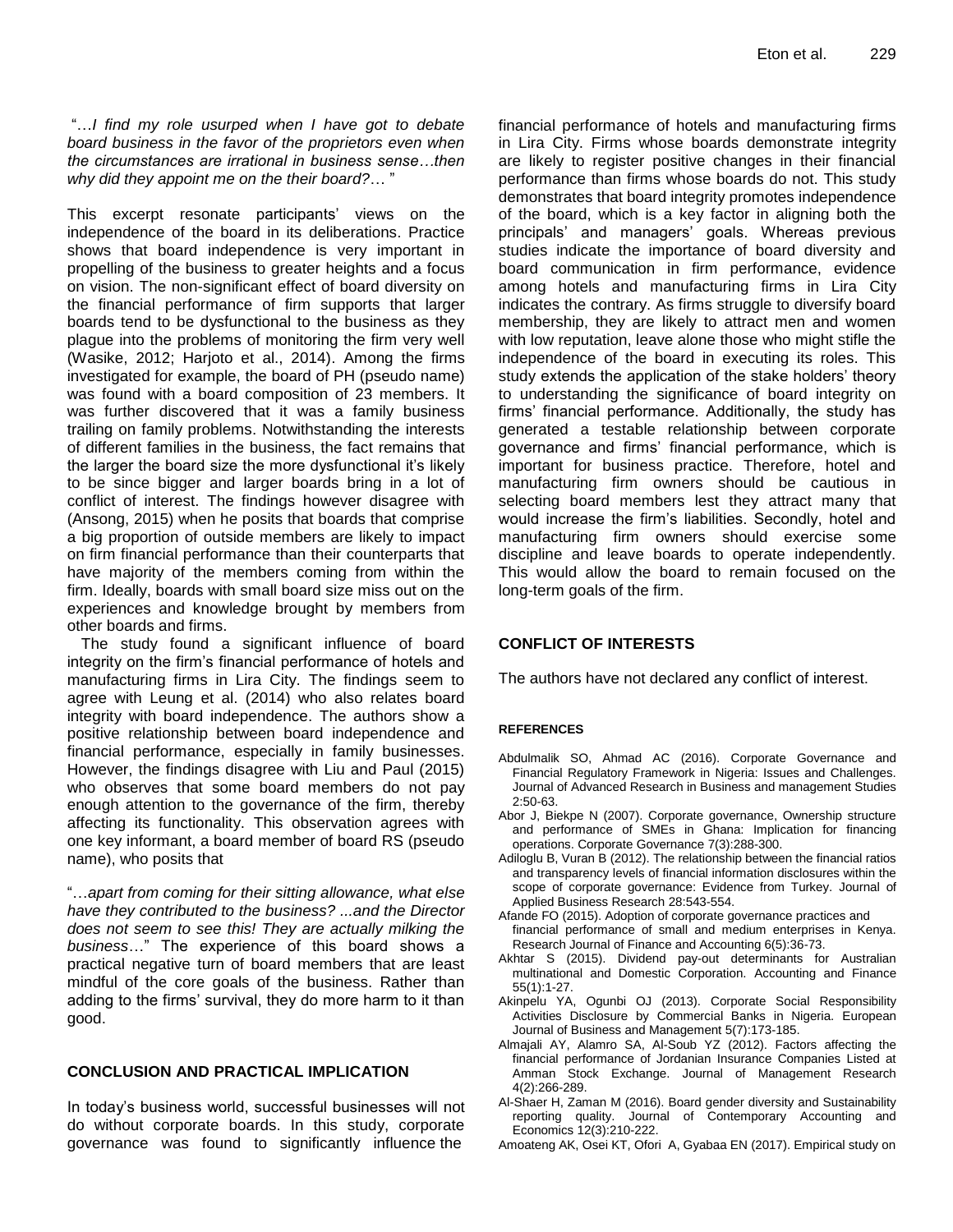the impact of corporate governance practices on performance: Evidence from SMEs in an emerging economy. European Journal of Accounting, Auditing and Finance Research 5(8):50-61.

- Ansong A (2015). Board size, intensity of board activity and financial performance of SMEs: Examining the mediating roles of access to capital and firm reputation. Journal of Entrepreneurship and Business 3(2):26-41.
- Arora A, Sharma C (2016). Corporate governance and firm performance in developing countries: Evidence from India. Corporate Governance 16(2):420-436.
- Arora A, Bodhanwala S (2018). Relationship between corporate governance index and firm performance: Indian evidence. Global Business Review 19(3):675-689.
- Bakar ABSA, Ghazali NABM, Ahmad MB (2019). Sustainability reporting and board diversity in Malaysia. International Journal of Academic Research in Business and Social Sciences 9(3):91-99.
- Bartoli A, Blatrix C (2015). Management dans les organizations publiques-4eme edition. Dunod, Paris, France.
- Bates C (2013). Governance in SMEs: Moving beyond red tape. Available at: http://www.entrepreneur.co.za
- Benjamin SJ, Wasiuzzaman S, Mokhtarinia H, Rezaie NN (2016). Family ownership and dividend pay-out in Malaysia. International Journal of Managerial Finance 12(3):314-334.
- Berger AN, Imbierowicz B, Rauch C (2016). The roles of corporate governance in banks failures during the recent financial crisis. Journal of Money, Credit and Banking 48(4):729-770.
- Bonna AK (2012). The impact of corporate governance on corporate financial performance (Doctoral dissertation, Walden University).
- Botosan CA (2006). Disclosure and the cost of capital: what do we know? Accounting and Business Research 36(sup1):31-40.
- Brealey RA, Myers SC, Marcus AJ (2009). Fundamentals of Corporate Finance. 6<sup>th</sup>ed. McGraw-Hill.
- Browne D (2013). Investor protection and corporate governance: Evidence from Worldwide CEO turnover. Journal of Accounting Research 42(2):269-312.
- Bryman A (2001). Social Research Method. Oxford University Press
- Bryman A, Bell E (2015). Business Research Methods. New York, United States of America. Oxford University Press, 4<sup>th</sup> Ed.
- Cecchetti I, Allegrini V, Monteduro F (2018). The role of boards of directors in transparency and integrity in state-owned enterprises. In Hybridity in the Governance and Delivery of Public Services. Emerald Publishing Limited.
- Chinomona R (2013). Dealers legitimate power and relationship quality in Gaunxi distribution channel: A Social rule system theory perspective. International Journal of Marketing Studies 5(1):25-74.
- Chittithaworn C, Islam MA, Keawchana T, Yusuf DHM (2011). Factors affecting business success of small and medium enterprises (SMEs) in Thailand. Asian Social Science 7(5):180.
- Chrisman JJ (2019). Stewardship theory: Realism, relevance, and family firm governance. Available at: <https://journals.sagepub.com/doi/abs/10.1177/1042258719838472>
- Cooper DR, Schindler PS (2014). Business Research Methods.© The McGraw−Hill Companies. New York.
- Cretu RF (2012). Corporate governance and corporate diversification strategies. Revista de Management Comparat International 13:621- 633.
- Dass N, Kini O, Nanda V, Onal B, Wang J (2014). Board expertise: Dodirectors from related industries help bridge the information gap? The Review of Financial Studies 27(5):1533-1592.
- Dasuki AI (2016). The effect of capital structure on financial performance. DOKBAT Conference Proceedings pp. 95-104.
- Davis JH, Schoorman FD, Donaldson L (1997). Davis, Schoorman, and Donaldson reply: The distinctiveness of agency theory and stewardship theory. Academy of Management. the Academy of Management Review 22(3):611-613.
- Dharmadasa P, Gamage P, Herath SK (2014). Corporate governance, Board characteristics and firm performance: Evidence from Sri Lanka. Available at:

[https://www.res.cmb.ac.lk/management.finance/dharmadasa/pubs/co](https://www.res.cmb.ac.lk/management.finance/dharmadasa/pubs/corporate-governance-board-characteristics-and-firm-performance-evidence-from-sri-lanka/) [rporate-governance-board-characteristics-and-firm-performance](https://www.res.cmb.ac.lk/management.finance/dharmadasa/pubs/corporate-governance-board-characteristics-and-firm-performance-evidence-from-sri-lanka/)[evidence-from-sri-lanka/](https://www.res.cmb.ac.lk/management.finance/dharmadasa/pubs/corporate-governance-board-characteristics-and-firm-performance-evidence-from-sri-lanka/)

Dua P, Dua S (2015). A review article on corporate governance reforms

in India. International Journal of Research 2(2):806-835.

- Elshandidy T, Neri L (2015). Corporate governance, risk disclosure practices, and market liquidity: Comparative evidence from the UK and Italy. Corporate Governance: An International Review 23(4):331- 356.
- Flowers D, Parker H, Arenz J, Gaffley J, Greighton L, Fredricks L (2013). An exploratory study on corporate governance for practices in small and micro fast moving consumer goods enterprises in cape Metropole, Western Cape, South African. African Journal of Business Management 7(22):2119-2125.
- Foo YB, Zain MM (2010). Board independence, board diligence and liquidity in Malaysia. Journal of Contemporary Accounting and Economics 6(2010):92-100.
- Gambo EMJ, Bello BA, Rimamshung SA (2018). Effect of board size, board composition and board meetings on financial performance of listed consumer goods in Nigeria. International Business Research 11(6):1-10.
- Grundei J (2008). Are managers agents or stewards of their principals?. Journal für Betriebswirtschaft 58(3):141-166.
- Gupta P, Sharma AM (2014). A Study of the impact of corporate governance practices on firm performance in Indian and South Korean companies. Procedia-Social and Behavioral Sciences 133:4- 11.
- Harjoto M, Laksmana I, Lee R (2015). Board diversity and corporate social responsibility. Journal of Business Ethics 132(4):641-660.
- Hykaj K (2016). Corporate governance, institutional ownership and their effects on financial performance. European Scientific Journal 12(25):46-69.
- Ijeoma N, Ezejiofor AR (2013). An Appraisal of corporate governance issues in enhancing transparency and accountability in small and medium enterprises (SME). International Journal of Academic Research in Business and Social Sciences 3(8):162-176.
- Imade OG (2019). Board gender diversity, non-executive director's composition and corporate performance: evidence from listed firms in Nigeria. African Journal of Business Management 13(9):283-290.
- Jizi MI, Salama A, Dixion R, Stratling R (2014). Corporate governance and Corporate Social responsibility disclosure: Evidence from the US banking Sector. Journal of Business Ethics 125(4):601-615.
- Kakabadse NK, Yang H, Sanders R (2010). The effectiveness of nonexecutive directors in Chinese state owned enterprises. Management Decision 48(7):1063-1079.
- Kenga ST, Nzulwa J (2018). The role of corporate governance practices on firm performance of medium sized firms. The Strategic Journal of Business and Change Management 5(2):639-661.
- Krejcie RV, Morgan DW (1970). Determining sample size for research activities. Educational and Psychological Measurement 30(3):607- 610.
- Lama TB (2012). Empirical evidence on the link between compliance with governance of best practice and firms' operating results. Australasian Accounting Business and Finance Journal 6(5):63-80.
- Lebas M, Euske K (2002). A conceptual and operational delineation of performance. Business performance measurement: Theory and practice pp. 65-79.
- Leung S, Richardson G, Jaggi B (2014). Corporate board and board committee independence, firm performance and family ownership concentration: An analysis based on Hong Kong firms. Journal of Contemporary Accounting and Economics 10:16-31.
- Levy B (2015). Obstacles to Developing Indigenous Small and Medium Enterprises: An Empirical Assessment. The World Economic Review 7(1):65-83.
- Liu C, Paul DL (2015). A new perspective on directors busyness. Journal of Financial Research 38(2):193-218.
- Liu Y, Wei Z, Xie F (2014). Do women directors improve firm performance in China? Journal of Corporate Finance 28:169-184.
- Lopez-Iturriaga FJ, Morros I (2014). Boards of directors and firm performance: The effect of multiple directorships. Spanish Journal of Finance and Accounting 43:177-192
- Madison KJ (2014). Agency theory and stewardship theory integrated, expanded, and bounded by context: an empirical investigation of structure, behavior, and performance within family firms. Available at: [https://trace.tennessee.edu/utk\\_graddiss/2711/](https://trace.tennessee.edu/utk_graddiss/2711/)
- Mahmood R, Hanafi N (2013). Entrepreneurial Orientation and Business